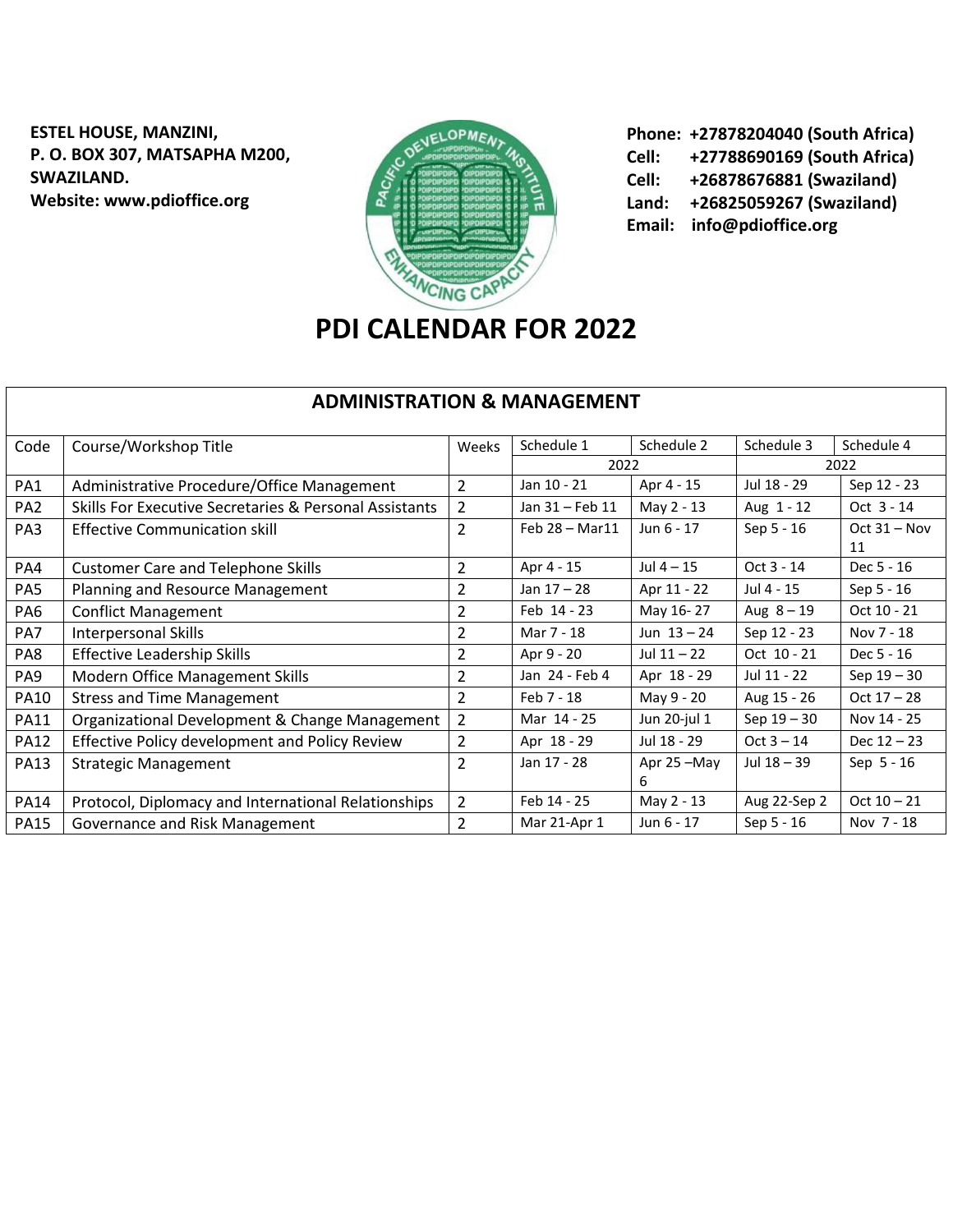| <b>PROJECT MANAGEMENT</b> |                                                |                |                 |               |               |                |  |  |
|---------------------------|------------------------------------------------|----------------|-----------------|---------------|---------------|----------------|--|--|
| Code                      | Course/Workshop Title                          | Weeks          | Schedule 1      | Schedule 2    | Schedule 3    | Schedule 4     |  |  |
|                           |                                                |                |                 | 2022          |               | 2022           |  |  |
| PP1                       | <b>Project Procurement Management</b>          | $\overline{2}$ | Jan 10 - 21     | Apr 4 - 15    | Jul 18 - 29   | Sep $12 - 23$  |  |  |
| PP <sub>2</sub>           | Project Planning Monitoring & Evaluation       | 2              | Jan 31 - Feb 11 | May 2 - 13    | Aug 1 - 12    | Oct 3 - 11     |  |  |
| PP <sub>3</sub>           | <b>Project Management Reporting</b>            | $\overline{2}$ | Feb 28 - Mar11  | Jun 6 - 17    | Sep 5 - 16    | $Oct 31 - Nov$ |  |  |
|                           |                                                |                |                 |               |               | 11             |  |  |
| PP4                       | Project Appraisal and Feasibility Analysis     | $\overline{2}$ | Apr 4 - 15      | Jul 4 – 15    | Oct 3 - 14    | Dec 5 - 16     |  |  |
| PP <sub>5</sub>           | Project Financial Management (Donor Funded)    | 2              | Jan $17 - 28$   | Apr 11 - 22   | Jul 4 - 15    | Sep 5 - 16     |  |  |
| PP <sub>6</sub>           | <b>Contract Management in Projects</b>         | $\overline{2}$ | Feb 14 - 25     | May 16-27     | Aug $8 - 19$  | Oct 10 - 21    |  |  |
| PP7                       | Result Based Monitoring & Evaluation           | 2              | Mar 7 - 18      | Jun $13 - 24$ | Sep $12 - 23$ | Nov 7 - 18     |  |  |
| PP8                       | <b>Project Quality Management</b>              | $\overline{2}$ | Apr 11 - 22     | Jul $11 - 22$ | Oct 10 - 21   | Dec 5 - 16     |  |  |
| PP9                       | Sector Wide Approach (SWAp) Project Management | $\overline{2}$ | Jan 24 - Feb 3  | Apr 18 - 29   | Jul 11 - 22   | Sep 19-30      |  |  |
| <b>PP10</b>               | Monitoring and Evaluation in Projects          | $\overline{2}$ | Feb 7 - 18      | May 9 - 20    | Aug 15 - 26   | $Oct 17 - 28$  |  |  |
| <b>PP11</b>               | Project Change Management                      | 2              | Mar 14 - 25     | Jun 20-jul 1  | Sep $19 - 30$ | Nov 14 - 25    |  |  |
| <b>PP12</b>               | Project Risk Management                        | $\overline{2}$ | Apr 18 - 29     | Jul 18 - 29   | $Oct 3 - 14$  | Dec 12 - 23    |  |  |
| <b>PP13</b>               | <b>Project Impact Assessment</b>               | $\overline{2}$ | Jan 17 - 28     | Apr 25 -May   | Jul 18 - 29   | Sep $5 - 16$   |  |  |
|                           |                                                |                |                 | 6             |               |                |  |  |
| <b>PP14</b>               | <b>Project Proposal Writing</b>                | $\overline{2}$ | Feb 14 - 22     | May 2 - 13    | Aug 22 - Sep  | Oct 10-21      |  |  |
|                           |                                                |                |                 |               |               |                |  |  |
| <b>PP15</b>               | How to avoid Project Delays and cost Overruns  | $\overline{2}$ | Mar 21-Apr 1    | Jun 6 - 17    | Sep 5 - 16    | Nov 7 - 18     |  |  |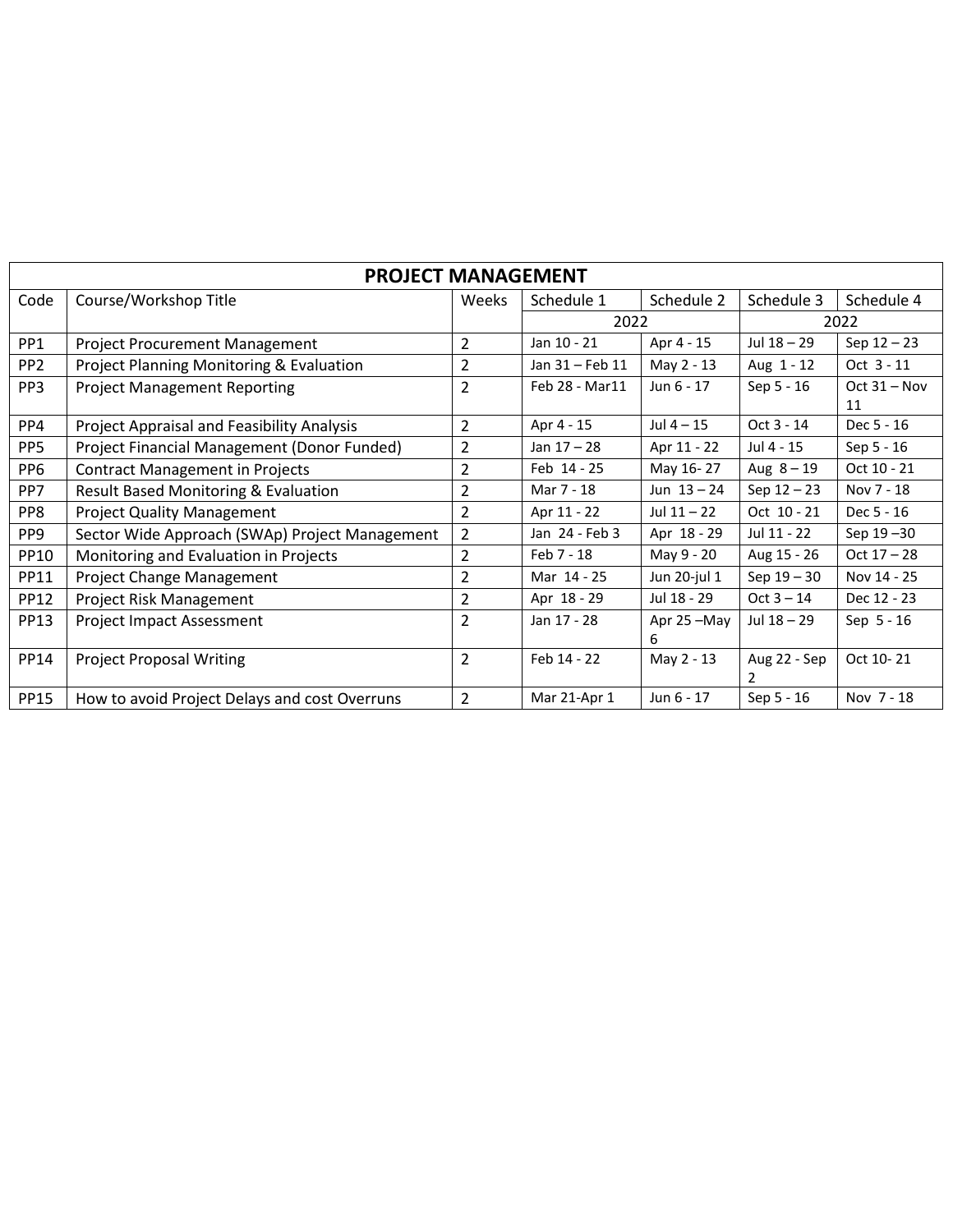| <b>FINANCE, AUDIT &amp; ACCOUNTING</b> |                                                 |                |                |               |              |               |  |  |
|----------------------------------------|-------------------------------------------------|----------------|----------------|---------------|--------------|---------------|--|--|
| Code                                   | Course/Workshop Title                           | Week           | Schedule 1     | Schedule      | Schedule 3   | Schedule 4    |  |  |
|                                        |                                                 | s              |                | 2             |              |               |  |  |
|                                        |                                                 |                | 2022           |               |              | 2022          |  |  |
| PF1                                    | <b>Public Financial Management</b>              | $\overline{2}$ | Jan 10 - 21    | Apr 4 - 15    | Jul 18 - 29  | Sep 12 - 23   |  |  |
| PF <sub>2</sub>                        | Managing fraud and Corruption in Public sector  | 2              | Jan 31-Feb 11  | May 2 - 13    | Aug 1 - 12   | Oct 3 - 14    |  |  |
| PF3                                    | <b>Public Expenditure Management</b>            | $\overline{2}$ | Feb 28 - Mar11 | Jun 6 - 17    | Sep 5 - 16   | Oct 31-Nov11  |  |  |
| PF4                                    | <b>Budgeting and Budgetary Control</b>          | $\overline{2}$ | Apr 4 - 15     | Jul 4 – 15    | Oct 3 - 14   | Dec 5 - 16    |  |  |
| PF <sub>5</sub>                        | Project Financial Management (Donor Funded)     | 2              | Jan 17 - 28    | Apr 12 - 22   | Jul 4 - 15   | Sep 5 - 16    |  |  |
| PF <sub>6</sub>                        | Cash & Treasury Management                      | 2              | Feb 14 - 25    | May 16-27     | Aug $8 - 19$ | Oct 10 - 21   |  |  |
| PF7                                    | <b>Improving Revenue Collection</b>             | $\overline{2}$ | Mar 7 - 18     | Jun $13 - 24$ | Sep 12 - 23  | Nov 7 - 18    |  |  |
| PF8                                    | Linking Planning and Budgeting                  | $\overline{2}$ | Apr 11 - 22    | Jul $11 - 22$ | Oct 10 - 21  | Dec 5 - 16    |  |  |
| PF9                                    | Addressing Weaknesses of Budgeting systems      | 2              | Jan 24 - Feb 3 | Apr 18 - 29   | Jul 11 - 22  | Sep 19-30     |  |  |
| PF10                                   | Improving Financial Management in Public Sector | $\overline{2}$ | Feb 7 - 18     | May 9 -20     | Aug 15 - 26  | $Oct 17 - 28$ |  |  |
| <b>PF11</b>                            | The Value of an Audit System                    | $\overline{2}$ | Mar 14 - 25    | Jun 20-jul 1  | Sep19 - 30   | Nov 14 - 25   |  |  |
| <b>PF12</b>                            | Impact of Technology on Financial Management    | $\overline{2}$ | Apr 16 - 27    | Jul 18 - 29   | $Oct 3 - 14$ | Dec 12 - 23   |  |  |
| <b>PF13</b>                            | <b>Financial Management (Donor Funds)</b>       | 2              | Jan 17 - 28    | Apr25-May     | Jul 18 - 29  | Sep 5 - 16    |  |  |
|                                        |                                                 |                |                | 6             |              |               |  |  |
| <b>PF14</b>                            | <b>Financial Reporting</b>                      | $\overline{2}$ | Feb 14 - 25    | May $2 - 13$  | Aug22-Sep2   | Oct 10 - 21   |  |  |
| <b>PF15</b>                            | Value of Internal Auditing & Fraud Prevention   | $\overline{2}$ | Mar 21-Apr 1   | Jun 6 - 17    | Sep 5 - 16   | Nov 7 - 18    |  |  |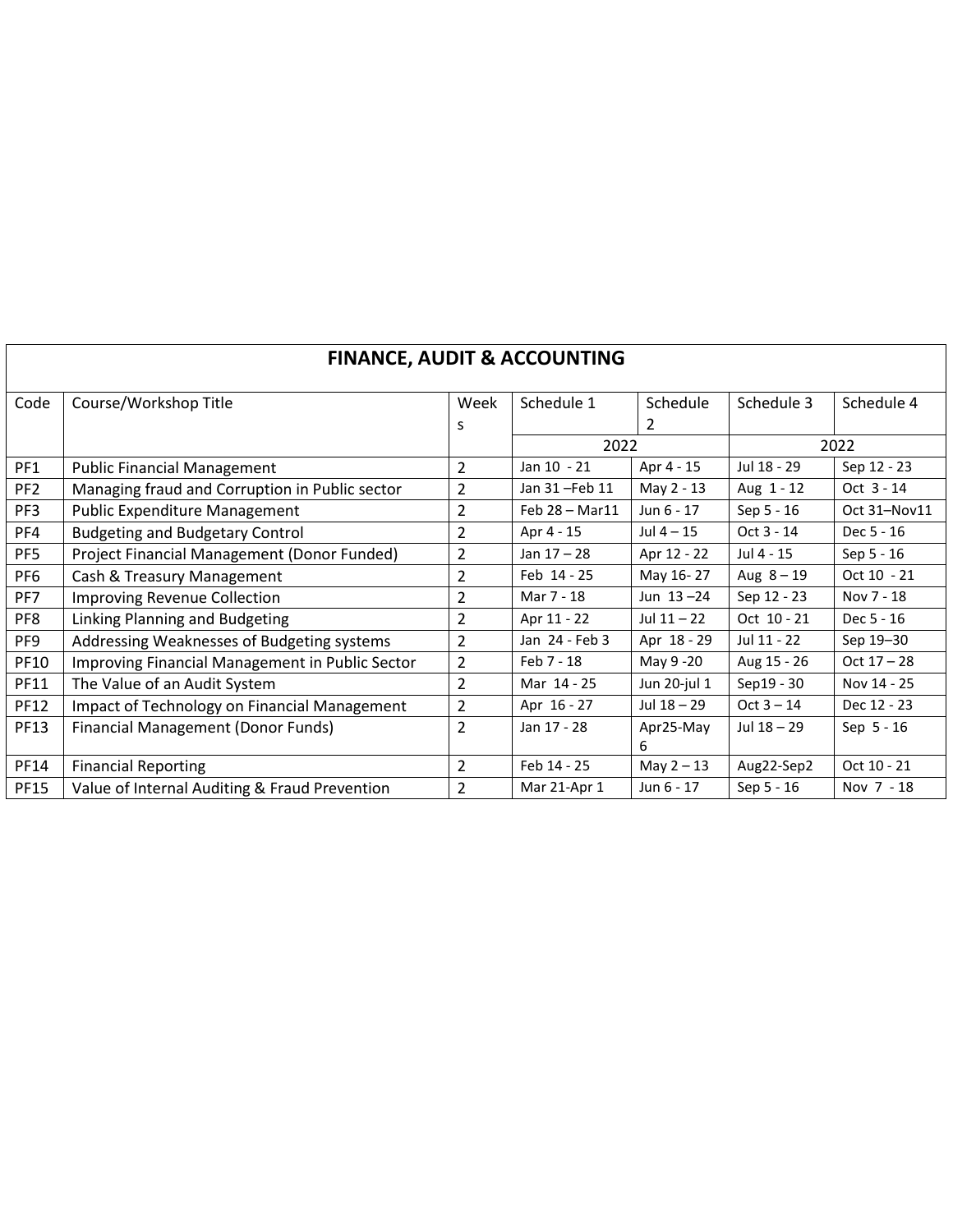|                 | HUIVIAIN NLJUUNUL IVIAINAULIVILIN I          |                |                |               |               |                |  |  |  |
|-----------------|----------------------------------------------|----------------|----------------|---------------|---------------|----------------|--|--|--|
| Code            | Course/Workshop Title                        | Weeks          | Schedule 1     | Schedule 2    | Schedule 3    | Schedule 4     |  |  |  |
|                 |                                              |                | 2022           |               |               | 2022           |  |  |  |
| PH1             | Human Resource Management for all Managers   | $\overline{2}$ | Jan $10 - 21$  | Apr $4 - 15$  | Jul 18 - 29   | Sep 12 - 23    |  |  |  |
| PH <sub>2</sub> | Coaching & Mentoring for Performance         | 2              | Jan 31 - Feb11 | May 2 - 13    | Aug 1 - 12    | Oct $3 - 14$   |  |  |  |
| PH <sub>3</sub> | <b>Conflict Management</b>                   | $\overline{2}$ | Feb 28 - Mar11 | Jun $6 - 17$  | Sep 5 - 16    | Oct $31 - Nov$ |  |  |  |
|                 |                                              |                |                |               |               | 11             |  |  |  |
| PH4             | Motivation (What makes people to enjoy work) | 2              | Apr 4 - 15     | Jul $4-15$    | $Oct 3 - 14$  | $Dec 5 - 16$   |  |  |  |
| PH <sub>5</sub> | Performance Management                       | 2              | Jan $17 - 28$  | Apr $11 - 22$ | Jul 4 - 15    | Sep 5 - 16     |  |  |  |
| PH <sub>6</sub> | Team Building and Team management            | 2              | Feb 14 - 25    | May 16-27     | Aug $8 - 19$  | Oct $10 - 21$  |  |  |  |
| PH <sub>7</sub> | <b>Training of Trainers (ToT)</b>            | 2              | Mar 7 - 18     | Jun 13-24     | Sep $12 - 23$ | Nov 7 - 18     |  |  |  |
| PH <sub>8</sub> | Leadership Skills for Managers               | 2              | Apr 11 - 22    | Jul $11 - 22$ | Oct $10 - 21$ | $Dec 5 - 16$   |  |  |  |
| PH <sub>9</sub> | Managing Change - People & Processes         | $\overline{2}$ | Jan 24 - Feb 3 | Apr 18 - 29   | Jul $11 - 22$ | Sep $19 - 30$  |  |  |  |
| <b>PH10</b>     | Training & Development                       | 2              | Feb 7 - 18     | May 9 - 20    | Aug 15 - 26   | $Oct 17 - 28$  |  |  |  |
| <b>PH11</b>     | Talent & Knowledge Management                | 2              | Mar 14 - 25    | Jun 20-jul 1  | Sep $19 - 30$ | Nov 14 - 25    |  |  |  |
| <b>PH12</b>     | Creating a Conducive Work Environment        | 2              | Apr 16 - 27    | Jul 18 - 29   | $Oct 3 - 14$  | Dec 12 - 23    |  |  |  |
| <b>PH13</b>     | Human Resource Counseling & Employee welfare | $\overline{2}$ | Jan 17 - 28    | Apr 25-May    | Jul 18 - 29   | Sep $5-16$     |  |  |  |
|                 |                                              |                |                | 6             |               |                |  |  |  |
| <b>PH14</b>     | Strategic Human Resource Management          | $\overline{2}$ | Feb 14 - 25    | May $2 - 13$  | Aug 22 - Sep  | Oct 10-21      |  |  |  |
|                 |                                              |                |                |               | 2             |                |  |  |  |
| <b>PH15</b>     | Pensions & Employee Benefits                 | $\overline{2}$ | Mar 21-Apr 1   | Jun 6 - 17    | Sep 5 - 16    | Nov 7 - 18     |  |  |  |

## **HUMAN RESOURCE MANAGEMENT**

 $\overline{\phantom{a}}$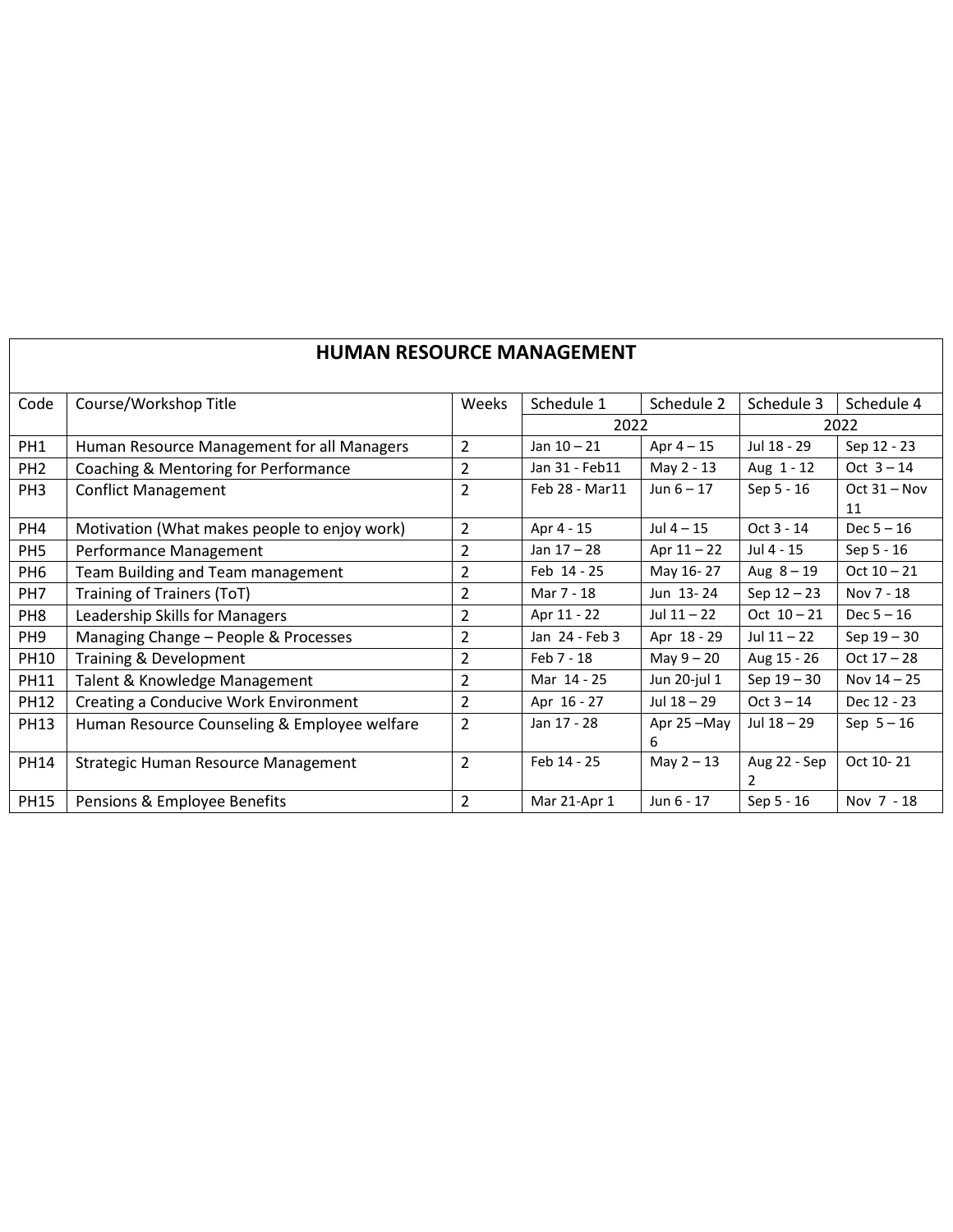| <b>Other Programs</b> |                                                       |                |                |               |               |                |  |  |
|-----------------------|-------------------------------------------------------|----------------|----------------|---------------|---------------|----------------|--|--|
| Code                  | Course/Workshop Title                                 | <b>Weeks</b>   | Schedule 1     | Schedule 2    | Schedule 3    | Schedule 4     |  |  |
|                       |                                                       |                | 2022           |               | 2022          |                |  |  |
| <b>PG16</b>           | Supply Chain Management                               | $\overline{2}$ | Jan 11 - 22    | Apr 4 - 15    | Jul 18 - 29   | Sep 12 - 23    |  |  |
| <b>PG17</b>           | Tendering & Government Contracts Management           | 2              | Feb 1-12       | May 2 - 13    | Aug 1 - 12    | Oct $3 - 14$   |  |  |
| <b>PG18</b>           | Transport & Logistics Management                      | $\overline{2}$ | Mar 1 - 12     | Jun 6 - 17    | Sep 5 - 16    | $Oct 31 - Nov$ |  |  |
|                       |                                                       |                |                |               |               | 11             |  |  |
| PG4                   | Fleet management & Use of ICT                         | 2              | Apr 5 - 16     | Jul $4 - 15$  | Oct 3 - 14    | $Dec 5 - 16$   |  |  |
| PG5                   | <b>PPP</b>                                            | 2              | Jan $17 - 28$  | Apr 11 - 22   | Jul 4 - 15    | Sep 5 - 16     |  |  |
| PG6                   | Telecom Mini MBA                                      | 2              | Feb 14 - 25    | May 16-27     | Aug $8 - 19$  | $Oct 10 - 21$  |  |  |
| PG7                   | <b>Assertive Communication</b>                        | 2              | Mar 7 - 18     | Jun $13 - 24$ | Sep 12 - 23   | Nov 7 - 18     |  |  |
| PG8                   | <b>Environmental Impact Assessment</b>                | $\overline{2}$ | Apr 11 - 22    | Jul $11 - 22$ | Oct 13 - 24   | $Dec 5 - 16$   |  |  |
| PG9                   | <b>Management Skills for NGOs</b>                     | 2              | Jan 24 - Feb 3 | Apr 18 - 29   | Jul 11 - 22   | Sep $19 - 30$  |  |  |
| <b>PG10</b>           | Public Relations & Public Image                       | 2              | Feb 7 - 18     | May 9 - 20    | Aug 15 - 26   | $Oct 17 - 28$  |  |  |
| <b>PG11</b>           | <b>Public Speaking &amp; Presentation Skills</b>      | 2              | Mar 45 - 25    | Jun 20-jul 1  | Sep 19 - 29   | Nov 14 - 25    |  |  |
| <b>PG12</b>           | <b>Customer Care skills for office administrators</b> | 2              | Apr 16 - 27    | Jul 18 - 29   | $Oct 3 - 14$  | Dec 12 - 23    |  |  |
| <b>PG13</b>           | <b>Consumer Protection Skills</b>                     | $\overline{2}$ | Jan 17 - 28    | Apr 25-May    | Jul $18 - 29$ | Sep 5 - 16     |  |  |
|                       |                                                       |                |                | 6             |               |                |  |  |
| <b>PG14</b>           | <b>Utilities Management Skills</b>                    | $\overline{2}$ | Feb 14 - 25    | May 2 - 13    | Aug 22 - Sep  | $Oct 10 - 21$  |  |  |
|                       |                                                       |                |                |               | 2             |                |  |  |
| <b>PG15</b>           | Models for Utilities Financing & Expansion            | $\overline{2}$ | Mar 21-Apr 1   | Jun 6 - 17    | Sep 5 - 16    | Nov $7-18$     |  |  |